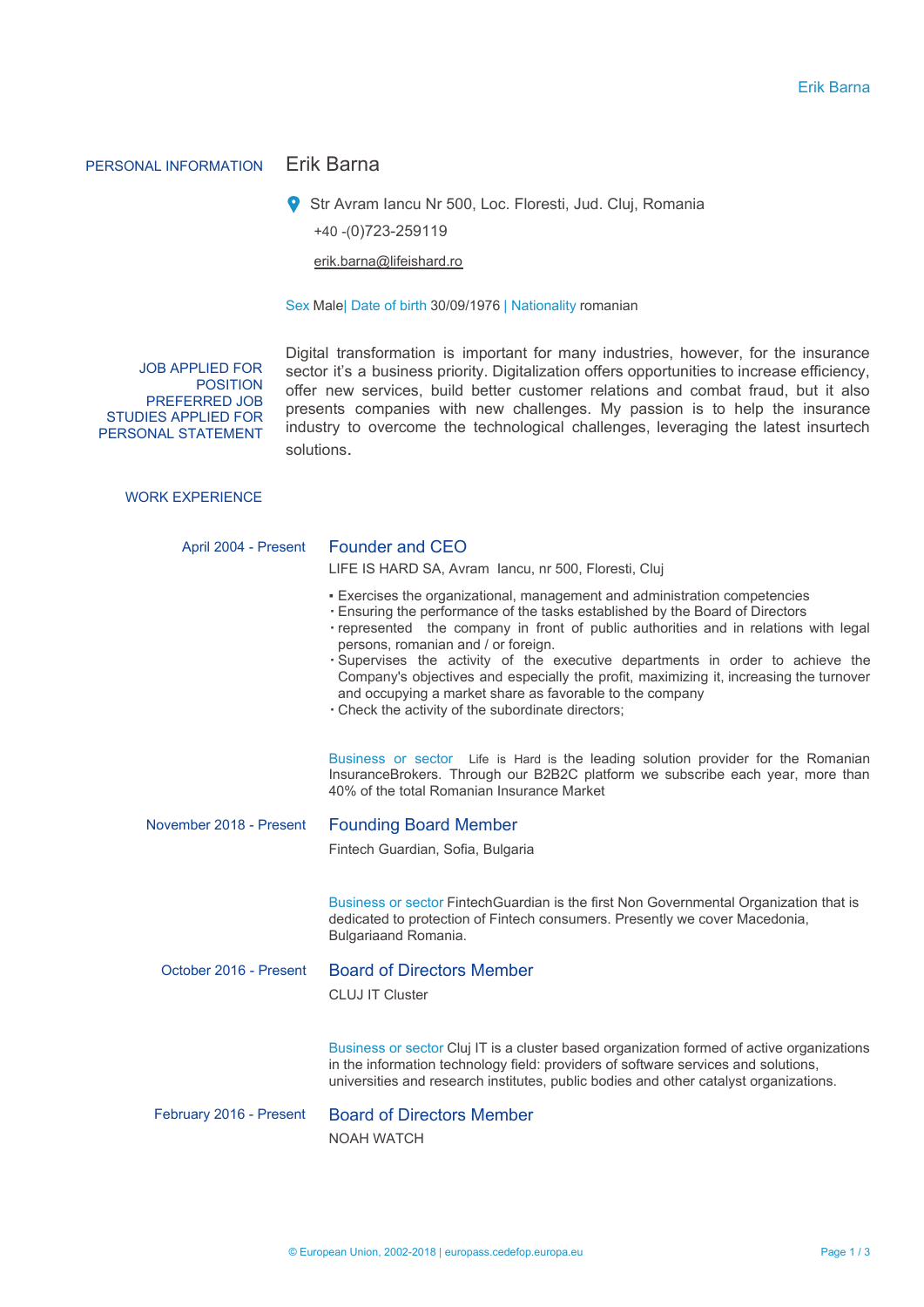Business or sector Replace with type of business or sector

| August 2015 - August 2016 | Advisor                                                      |  |  |
|---------------------------|--------------------------------------------------------------|--|--|
|                           | THIS IS NOT A STORM                                          |  |  |
|                           | - Digital Transformation Adviser                             |  |  |
|                           | Business or sector Replace with type of business or sector   |  |  |
| May 2014 - Present        | <b>Member Board of Directors</b><br><b>Barandi Solutions</b> |  |  |

Business or sector Barandi have 8+ years on the Romanian and especially on the international markets innovation, early adoption, flexibility, adaptability, integrated solutions, 10+ years experience with established technologies such as PHP and SQL databases, 7+ years experience with front-end development technologies, such as HTML5, CSS3, JavaScript.

# December 2003 - September 2008 Technical Manager - Romanian Branch

**ACSE** 

- Ensure the right evaluation of the complexity of projects by correctly assessing the period of time and resources needed to complete the requirement
- Coordinate across multiple departments the requirements capture, develop project deliverable, assign task sources, monitor project status
- Control budget
- Prepare periodic reports, progress, status or other special reports for management
- Ensure the resource planning by evaluating the number of people and their qualification necessary for the team jobs requirements
- Evaluate project effectiveness by developing and implementing improved methods; analyze results and takes proper action based on outcome
- Coordinate the sites activity

Business or sector ACG Software is a branch company of ACSE Spa created through Italian Funding in Romania during 2003. Its field of activity is in the provision of information technology services to national and international clients, mainly through the development and implementation of software applications for theInternet.

#### February 2002 - December 2003 Software Developer

Nivis

- Internet software development: e-commerce, portals, web parts for Microsoft
- SharePoint Portal; ActiveX and DCOM components development IT Consultancy, Secured Payment Systems Integration, Payment Processing Systems

Business or sector Nivis is the world leader in the design, development and deployment of wireless data acquisition networks. The company's innovative engineers and licensed technology enable customers to rapidly build highly reliable,massively scalable wireless sensor and control networks.

June 2000 - January 2002 ASP Software Developer